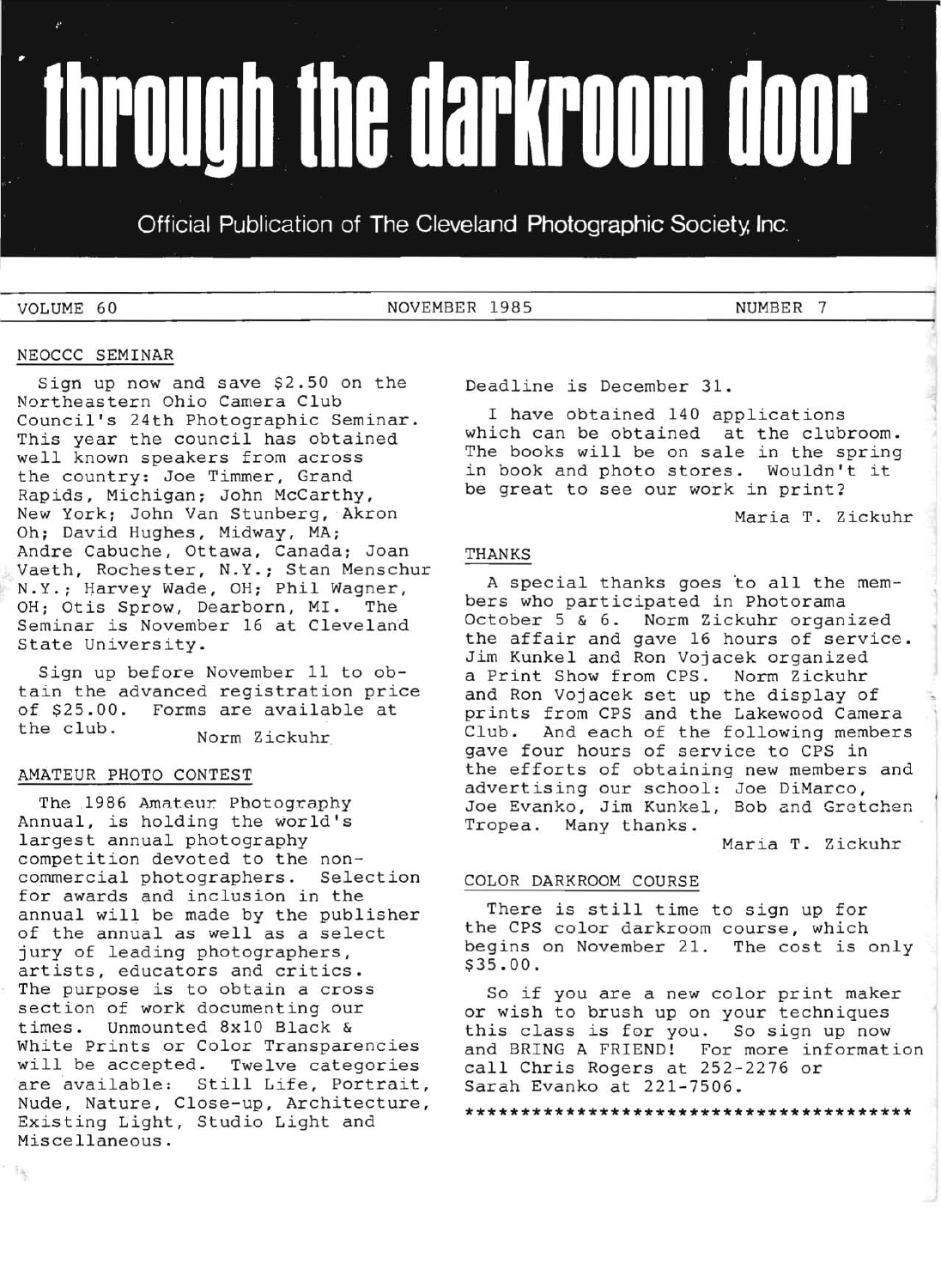## DARKROOM DOOR NOTICE

CHAIRMAN or anyone, if you wish to publish an article regarding information related to your committee (events or scores) you must mail them to me. I can not publish what I do not have. Any articles regarding photography, members or editorial comments will be gladly accepted.

DEADLINE for the December news letter is November 20.

Start planning your articles now for the January Darkroom Door Bulletin. Deadline for this issue is December 11. Ron Vojacek

# NATURE PRINT COMPETITION

On November 22, a regular nature print competition, will also feature a special Art in Nature Competition. For the special competition one print from each printmaker of a nature subject portrayed in an artistic or creative manner can be entered. Points will be added to competition standings .

M. Zickuhr

# NEOCC HONORS MEETING

On Sunday November 17, the Northeastern Ohio Camera Club Council (NEOCCC) will have its Honors Presentation for the 1984-85 year, at the Natural History Museum, at 2:00pm. Each individual who took a place during the NEOCCC competitions will be recognized. Paul Kammer will present a slide show entitled "Seasons Suite". Refreshments will be servied. Come and enjoy the fun.

## PICTORIAL SLIDE COMPETITION

The April 4, 1986 assigned subject has been changed to "LINES" instead of the various types of photography depending upon the number of letters in your name.

Two slides can be entered but must have been taken since June 1, 1985. Titles of your choice and double points will be awarded.

Before that, though, we will have an assigned subject competition in conjuction with our print makers on February 7, subject for that night, FACES. Same rules apply.

Bob Burns

### \*\*\*\*\*\*\*\*\*\*\*\*\*\*\*\*\*\*\*\*\*\*\*\*\*\*\*\*\*\*\*\*\*\*\*\*\*\*\*\*

COME ON DOWN! AND SEE NORM ZICKUHRS BLACK & WHITE AND COLOR PRINT SHOW, NOW ON DISPLAY, THROUGH NOVEMBER, IN THE CLUB ROOM!!

#### \*\*\*\*\*\*\*\*\*\*\*\*\*\*\*\*\*\*\*\*\*\*\*\*\*\*\*\*\*\*\*\*\*\*\*\*\*\*\*\*

## CALENDAR

# November<br>1 \*Picte

- 1 \*Pictorial Slides<br>8 \*Nature Slides
- 8 \*Nature Slides<br>12 Board Meeting
- Board Meeting
- 15 \*"100th Anniversary of the Orient Express" Henry Morrision
- 16 NEOCCC SEMINAR<br>17 NEOCCC Meeting
- NEOCCC Meeting Honors
- 21 Color Darkroom Starts: Registration required
- 22 \*Nature Prints: Art in Nature

## December

- 6 \*Pictorial Prints
- 10 Board Meeting
- 13 Holiday Party
- \*VISITORS WELCOME

## \*\*\*\*\*\*\*\*\*\*\*\*\*\*\*\*\*\*\*\*\*\*\*\*\*\*\*\*\*\*\*\*\*\*\*\*\*\*\*\*

NEOCCC winners, for interclub Nature Competition, were: Walter Grossman, 3rd place Black & White Prints and Frank Vano, 2nd place in Color Print and Honorable Mention for Slides. Good Work!

## \*\*\*\*\*\*\*\*\*\*\*\*\*\*\*\*\*\*\*\*\*\*\*\*\*\*\*\*\*\*\*\*\*\*\*\*\*\*\*\*

EDITOR RON VOJACEK . . . ......... . ... . 351-0529 4015 Walter Avenue BVSINESS MANAGER FRANK OTTO \_. \_..... .... . ... , .991-4286 3326 Dorchester Road **CIRCULATION** GERRY JUSKENAS . . . .. \_.......932-6019 2896 Washington Boulevard PRESIDENT MARIA ZICKUHR ............. . . 351-6035 4234 W. 62 VICE PRESIDENT JOE EVANKO . . ... .. ... ........221-7506 1422 Wyandotte **SECRETARY** GRETCHEN TROPEA ............261-8172 24001 Devoe Avenue TREASURER FRANK J. OTTO .... . .. . ........ 991-4286 3326 Dorchester Road

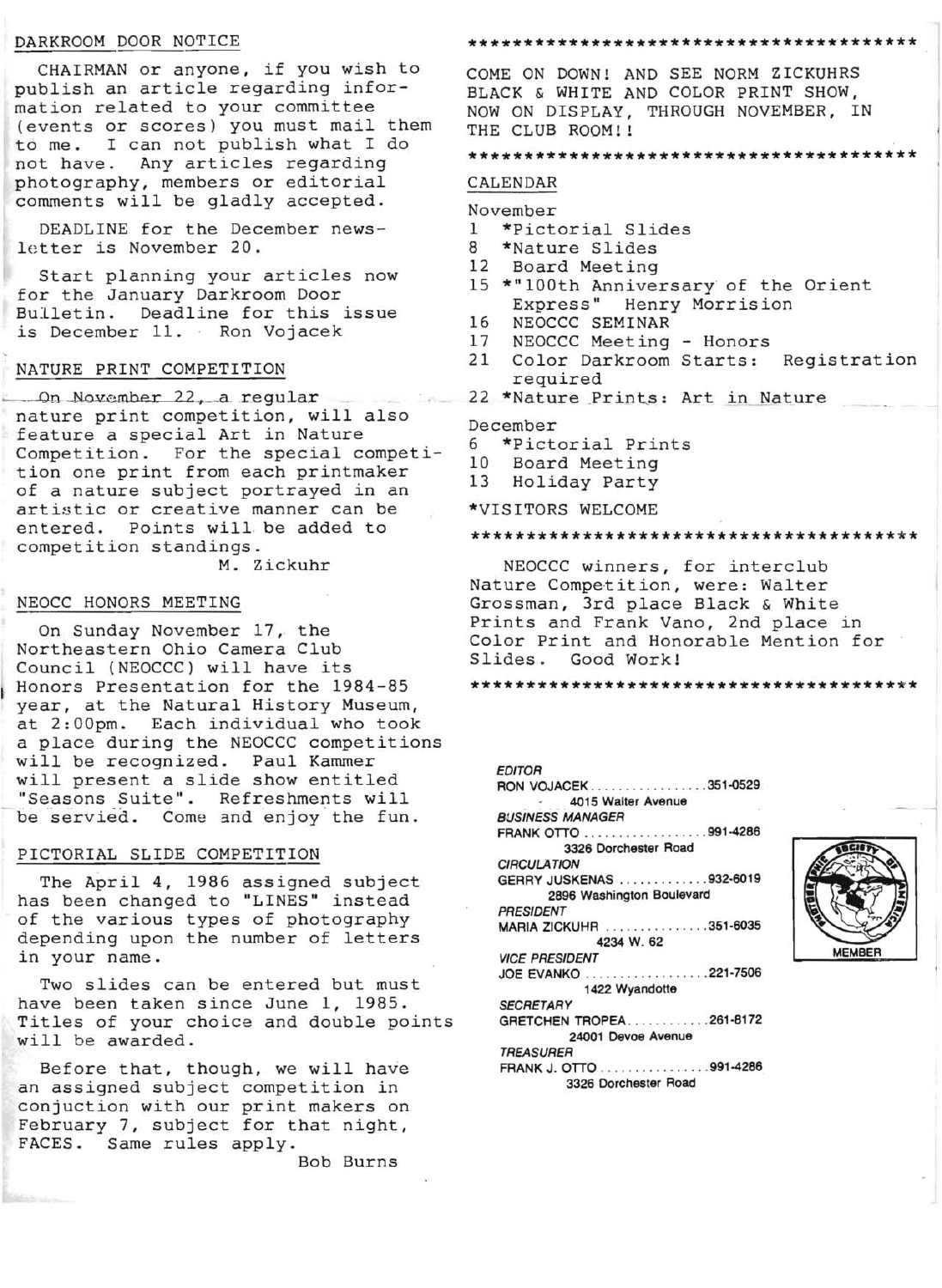# PRESIDENT'S CORNER

Looking back at the last six months, I wonder how Cleveland Photographic Society would survive without all the hard work and committment of its members. So many people so far this have worked very hard to make the last six months a success. We are seeing new members participate and old members rejuvenate their photographic efforts.

the fact the same with the

In the last few months there has been growth in two important areas. First, there has been an increase of sharing of expertise among members. The photographic discussions after Russ Jirbergs presentation on Infrared Photography was amazing. This eagerness to share our personal resources and knowledge has real growth potential. Secondly, there has been a renewed interest and growth in<br>contemporary photography. Joe DiMarco, contemporary photography. as our Chairman of PSA Comtemporary Slide Competitions, had more entries than he knew what to do with. Also, the special competitions and art in nature are stimulating, an energized creativity.

Looking ahead to the next six months, let's continue to share our expertise and renewed interest in comtemporary photography to energize that spark of enthsiasm. Has the spark hit you yet?!!

Maria T. Zickuhr

# "CHRISTMAS IMAGES"

All club members, both slide and print makers, are invited to participate in a print show which will be displayed during the month of December. Prints can be any size between 8 by 10 to 16 by 20, including mat and may be commercially made. Prints are being accepted now by Maria Zickuhr, "Christmas Images" is the topic. Deadline is November 22.

Maria T. Zickuhr

## PHOTORAMA FLEA MARKET! EDITORIAL

On October 5 and 6 in the Cleveland Centre, we saw the biggest gyp of our times. It was a flea market, not a photographic trade show. I just wonder how our only daily newspaper in town<br>could co-sponsor this activity. There could co-sponsor this activity. were no manufacturers representatives. Live models: I see them every day on my street jogging in the same outfits. On top of it, in front of the CPS table, we saw how the exhibitors handle their "collector cameras". One guy pulled from under a table a cardboard box and dumped the cameras out just like a sack of potatoes - klang-klang. Who would buy such beat-up items?

Oh yes, there was a greeting committee: at the ticket table was a kid who was telling customers they talk wring. This, we need in our All America City! Let these "photoramers" stay in Michigan.

Ger. J.

## HOLIDAY PARTY

Come one! Come all, to this<br>licious and fun affair! The party delicious and fun affair! starts at 5:30 with wine and cheese in the CPS club room; on the Night of Friday December 13. Dinner Will be served at 6:30. Please bring a \$3.00 item for a gift exchange. The soct is \$7.50 per person. Tickets are available by contacting Joe Evanko, Greg toth or Gretchen and Bob Tropea.

## Joe Evanko

The special program for November is "100th Anniversary of the Orient Express" conducted by Henry Morrison. Everybody is invited to attend this affair on November 15.

## **\*\*\*\*\*\*\*\*\*\*\*\*\*\*\*\*\*\*\*\*\*\*\*\*\*\*\*\*\*\*\*\*\*\*\*\*\*\*\***

ICPC winners went to two of our members. Joe Evanko to 1st place in Black & White for "Peeping Tom". Honorable mention went to John Schietzelt for his color print "Flight of Color" CONGRATULATIONS!

Helen Aversano is now out of the hospital and doint well. Jo Rosser was back to the club and looks great. Glad your feeling better.